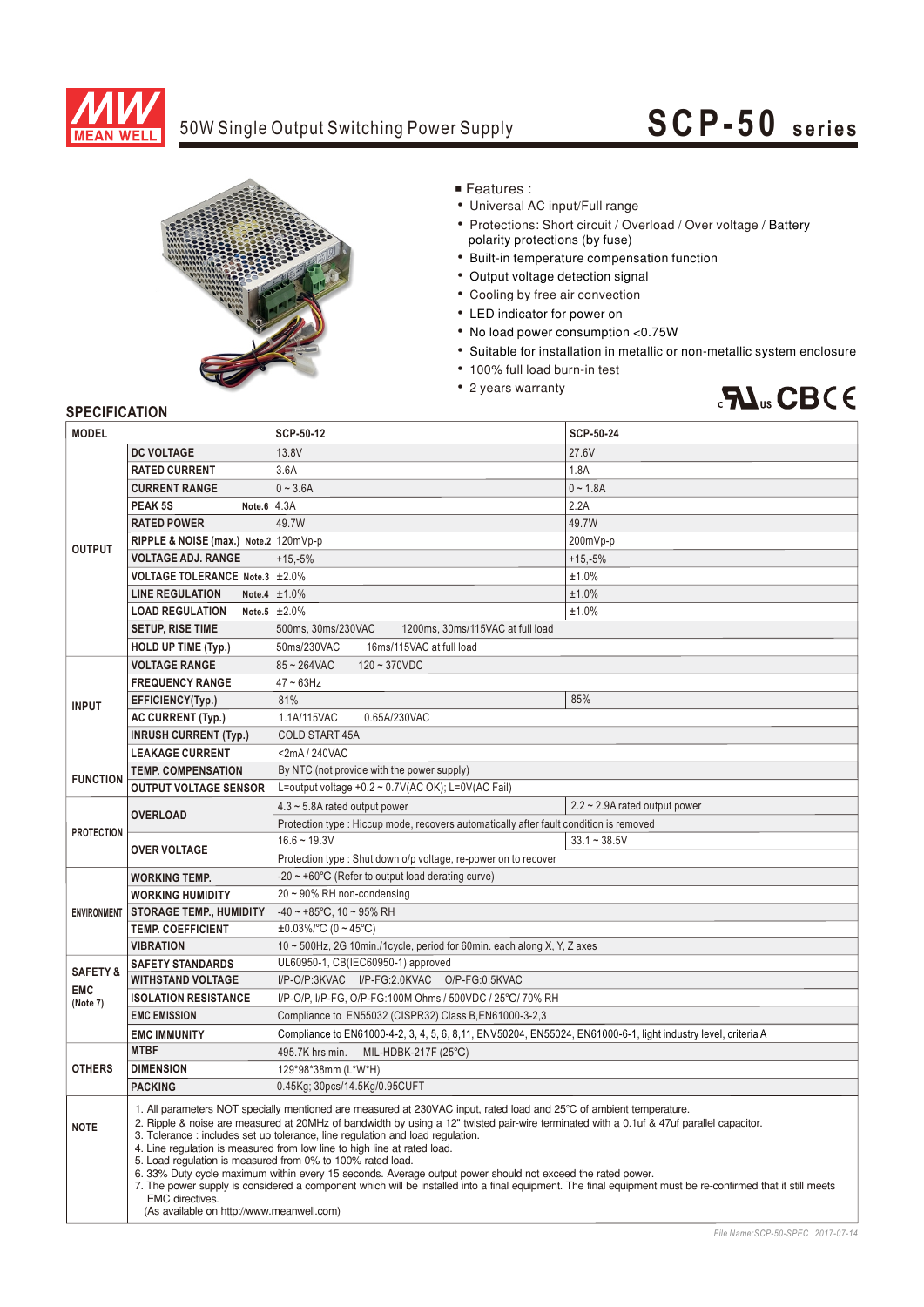

# 50W Single Output Switching Power Supply **SCP - 50 series**